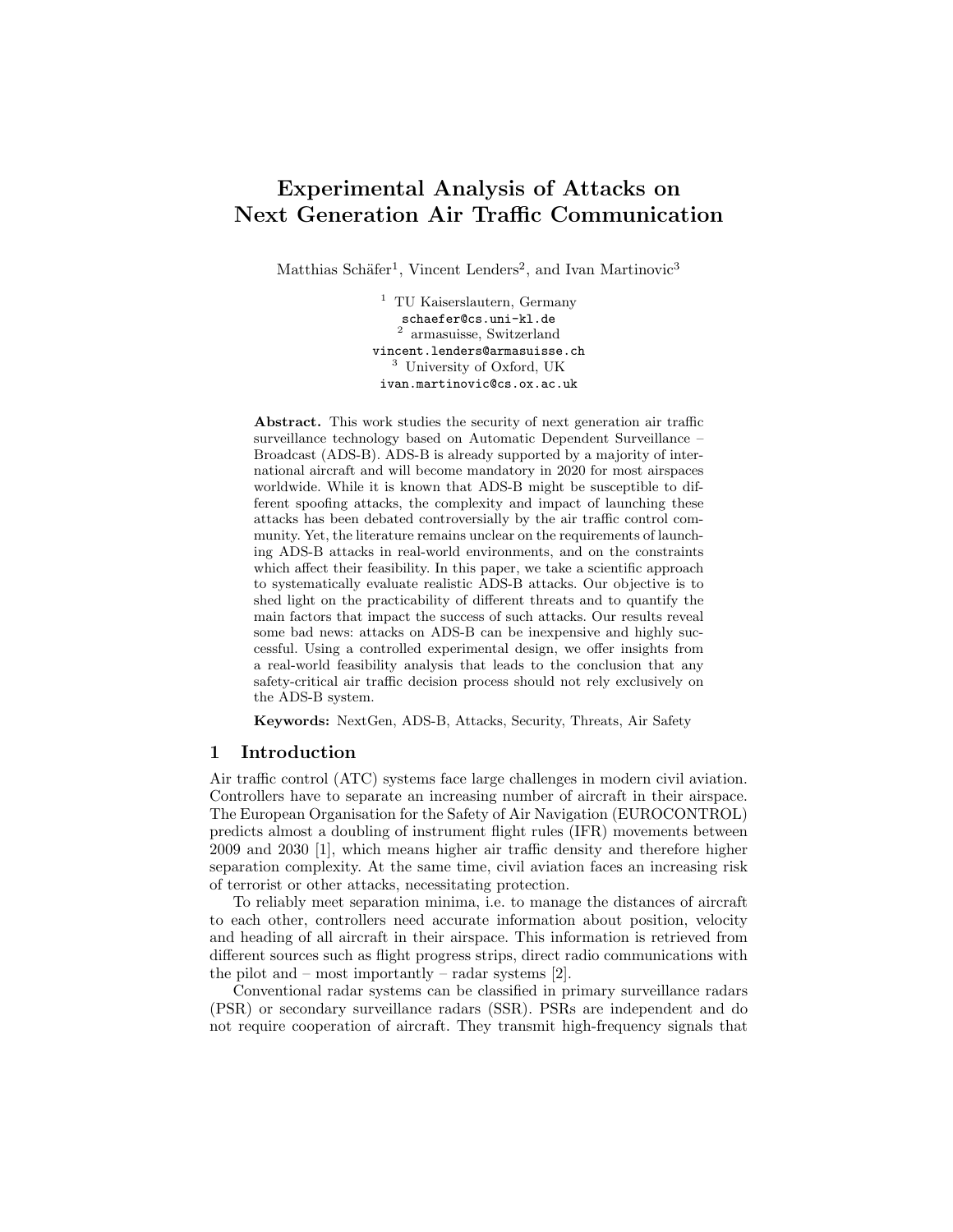are reflected by the target. By receiving and evaluating the resulting echoes, the range, angular direction, velocity and even the size and shape of a target can be determined [3]. To meet higher demands in accuracy, SSR relies on transponders in aircraft, which respond to interrogations by ground stations. The responses contain the precise altitude and other information such as identification codes or information about technical problems. While SSR is still independent, it requires cooperation from the aircraft to function properly.

Driven by the ever growing air traffic volume and the shortcomings of PSR and SSR (mainly accuracy and cost), several efforts are underway to develop a new air traffic surveillance system that relies on satellite based navigation systems (NextGen in the US and SESAR in Europe [4, 5]). The automatic dependent surveillance broadcast system (ADS-B) represents the most prominent system that has been mandated by EUROCONTROL in Europe and the FAA in America. In ADS-B, aircraft continuously determine their own position based on on-board navigational systems (e.g. GPS) and periodically broadcast it to surrounding ground sensors and aircraft. In contrast to PSR and SSR, the ADS-B system is not independent and requires full cooperation of the aircraft.

ADS-B support will be mandatory by 2020 in most airspaces in the world. Countries such as Australia and Canada have already started deploying ADS-B ground sensors at a nation-wide scale. By now, most airlines have reacted to this mandate and updated their aircraft with ADS-B capabilities. However, most aircraft manufacturers target a complete equipage by 2020.

ADS-B has evolved out of technologies whose development dates back to World War II. Back then, the designers did not have a modern adversarial model in mind. This deficiency led to a lack of modern security mechanisms and makes the air-ground data link vulnerable to multiple attacks. Even though the security threats and vulnerabilities of ADS-B have been identified and discussed by air navigation safety organizations  $[6, 7]$  and open literature  $[8, 9]$  for years, the common belief is still that existing vulnerabilities are difficult to exploit because doing so requires high-end equipment and precise positioning of the attacker. Recent research on security of ADS-B considers the difficulty to launch message injection and deletion attacks to be medium to hard [10, 11] because the attacker must craft and transmit valid ADS-B messages.

In 2010, the FAA released the findings of its security certification and accreditation procedures [6]. This report includes comments from various entities, including the U.S. Department of Defense, expressing concerns that parties could monitor transmissions, that broadcasts could be used to target and harm aircraft, and that timing signals could be subject to interruption. However, the FAA concludes that "using ADS-B data does not subject an aircraft to any increased risk compared to the risk that is experienced today".

These statements, however, mostly rely on qualitative and subjective assessments of the authors or of interviewed people. Considering the technical progress made in the past decades, such as the availability of low-cost software-defined radios, the above statement might underestimate the capabilities of a realistic wireless adversary.

Only recent publications at the computer security events Black Hat 2012 [12] and DEF CON 2012 [13] took practical feasibility of attacks with modern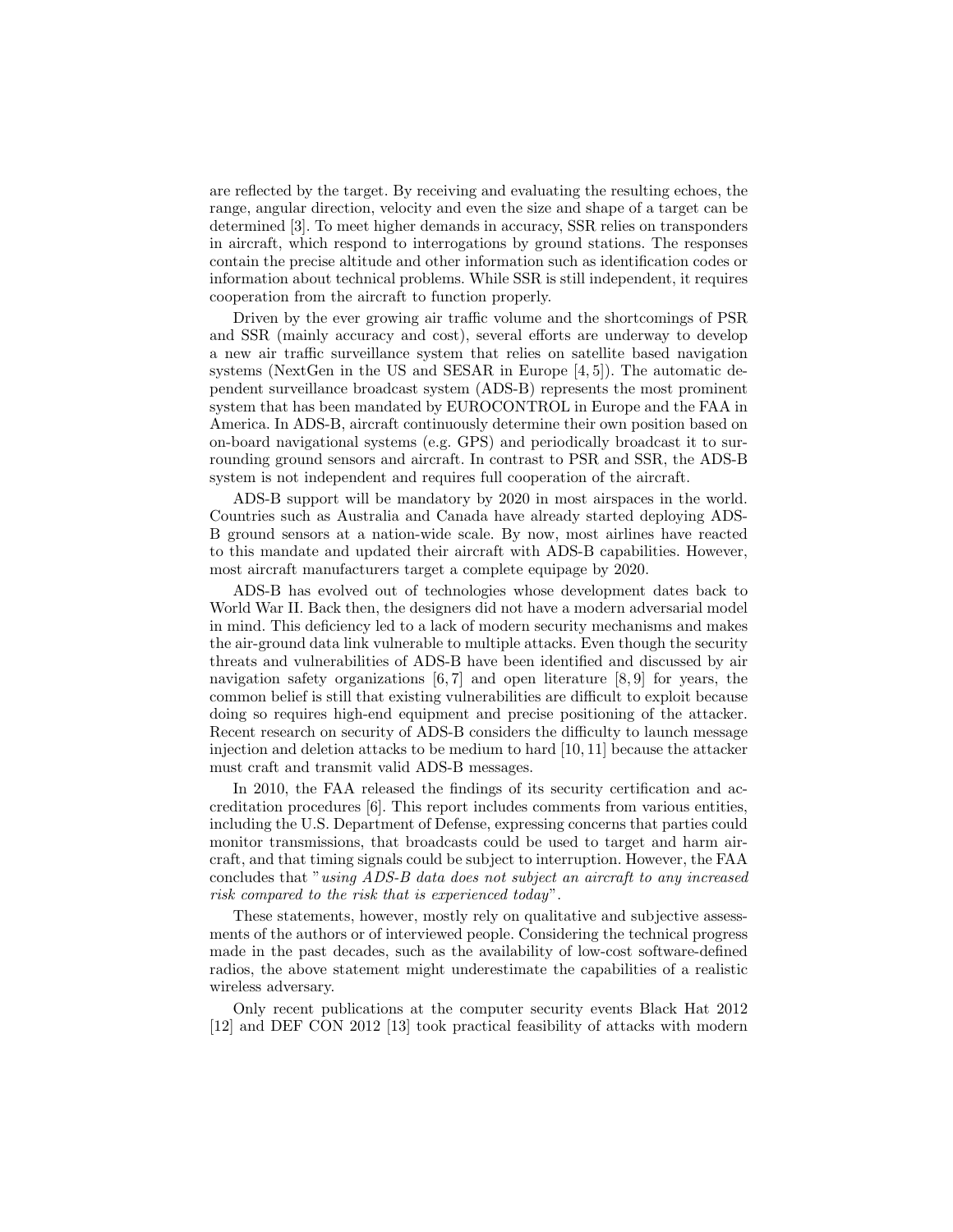

Fig. 1: ADS-B Overview

equipment into account. While these publications brought the ADS-B security issues to a wider attention, they did not offer much insights in the threat model.

Hence, the goal of this paper is to take a scientific approach to systematically evaluate the sophisticated ADS-B attacks, in particular those that result in malicious manipulation of radar screens based on injecting ghost aircraft, modifying an aircrafts position, or deleting the presence of an existing aircraft. To provide basic means for the development of countermeasures based on a realistic wireless adversary, we identify constraints an attacker faces under the special conditions of ADS-B. Instead of considering the limits for individual attacks, we break the attacks down into a few basic attack primitives and theoretically derive limits on placement and timing given by the large distances, message formats, and signal propagation characteristics.

Since ADS-B will only be globally deployed and adopted in 2020, the impact of the analyzed attacks on real-world air traffic safety can only be speculated today. Nevertheless, we hope that the insights of this paper will serve responsible authorities to better asses the security risks related to attacks on ADS-B and to be considered in the ongoing deployment and wide-scale adoption of ADS-B.

# 2 Background on ADS-B

The automatic dependent surveillance broadcast system (ADS-B) is a new paradigm to monitor the airspace and the FAA refers to ADS-B as the satellite-based successor of radar [4]. An overview of the ADS-B system architecture is shown in Figure 1a. In ADS-B, every aircraft computes its own position via on-board GPS and broadcasts it in periodic position messages. These messages are recorded by ground sensor stations and other aircraft in proximity. The broadcasted messages may also contain other fields like velocity, identification, intent, urgency code, and uncertainty level. Each ADS-B equipped aircraft or vehicle automatically starts determining and broadcasting its position and velocity when moving. Depending on the equipment class, the aircraft additionally broadcasts intent information once it enters the en route airspace. Receiving subsystems are used to monitor ground traffic and detect conflicts when moving on the runway. In en route airspaces, aircraft and ground sensors use ADS-B for situational awareness.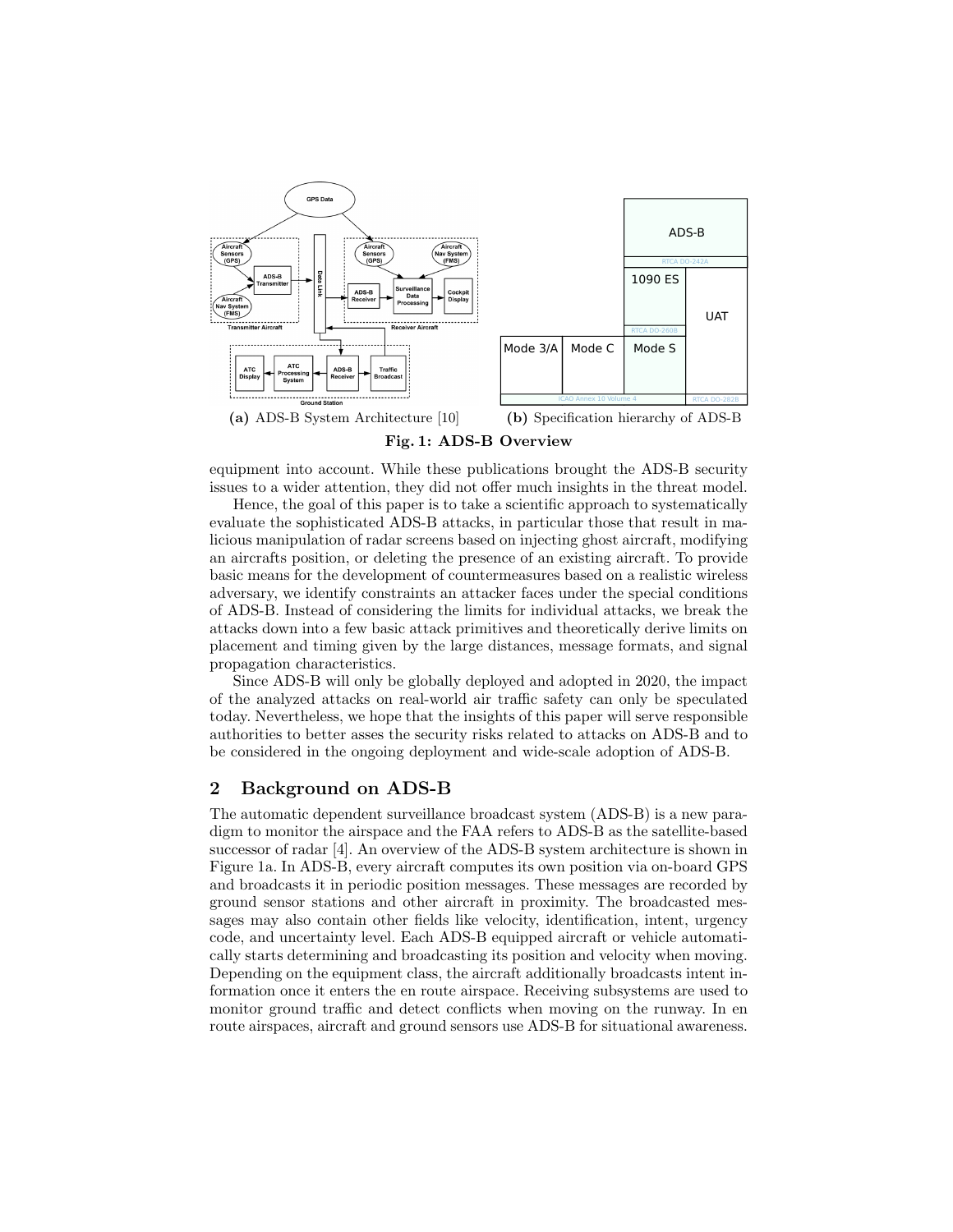#### 2.1 1090 ES Data Link

The ADS-B specification mainly describes the function of broadcasting information. Two standards are proposed as data link. The first alternative is the Universal Access Transceiver (UAT). UAT is specifically designed for ADS-B and other aviation services (e.g. traffic information broadcasting service) to overcome constraints of legacy systems. It establishes a channel with a data rate of 1 Mbps and operates at 978 MHz. Because UAT requires aircraft to be equipped with new hardware (transceivers), the FAA decided to use UAT only in general aviation<sup>4</sup> which is also practice in Europe  $[6]$ .

For scheduled air transportation, ADS-B uses a mechanism of SSR Mode S, so called extended squitter, to broadcast the aircraft's state vector on the 1090 MHz channel. This combination of ADS-B and Mode S Extended Squitter is also referred to as 1090ES ADS-B (see Figure 1b). Typically, the ADS-B function is directly included into Mode S transponders. As 1090ES ADS-B is the major data link for scheduled air transportation, we focus our security investigations in this work on this standard and do not consider UAT any further.

### 3 Attacks on 1090ES ADS-B

As there are no cryptographic mechanisms implemented in the ADS-B protocol, messages can be trivially injected, modified or deleted by an attacker who has full control over the wireless channel in a Dolev-Yao [14] manner. However, as shown later, there are several hurdles to overcome for real-world attackers.

#### 3.1 Passive Attacks

An inherent characteristic of wireless networks is the broadcast nature of RF communication. Since ADS-B messages are not encrypted, they can be recorded by an adversary and misused to obtain unique identifiers of aircraft as well as accurate position trajectories. Besides commercially available ADS-B receivers<sup>5</sup>, there are even services available on the Internet<sup>6</sup> which provide digitized live ADS-B data to the public. For more sophisticated traffic analyses, there is e.g. a Mode S and ADS-B capable open-source GNU Radio module<sup>7</sup> available. We extended this receiver to eavesdrop and analyze ADS-B traffic and signals.

The FAA argues in [6] that using ADS-B data does not subject an aircraft to any increased risk compared to the risk that is experienced today without ADS-B. Yet, privacy concerns are addressed partially by an identifier-based mechanism that provides pseudonymity for ADS-B communication. Furthermore, particular active attacks rely on the knowledge derived by passive eavesdropping of ADS-B messages, i.e. eavesdropping is often the first step involved in active attacks. By combining ADS-B provided data with other publicly available data sources (e.g. official databases provided by aviation authorities), attackers can retrieve enough information to launch targeted attacks. Table 1 shows information on a random aircraft retrieved from ADS-B and publicly available sources.

<sup>4</sup> General aviation refers to all civil flights not belonging to scheduled air transports

<sup>5</sup> http://www.kinetic-avionics.co.uk/

 $6 \text{ http://www.flightradar24.com/}$ 

<sup>7</sup> https://www.cgran.org/wiki/gr-air-modes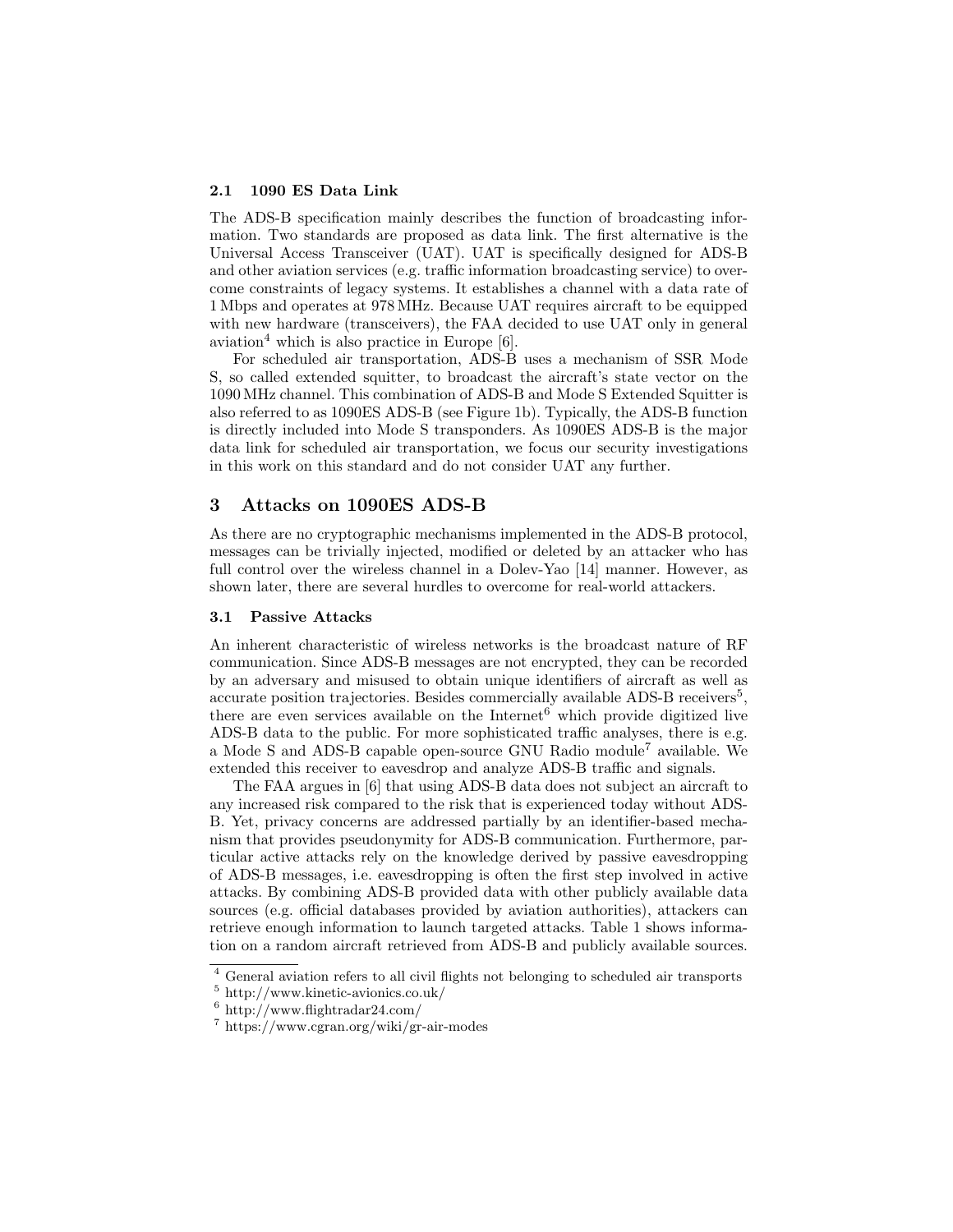| Call sign                        | XYZ                 | Flight No.                       | XYZ           |
|----------------------------------|---------------------|----------------------------------|---------------|
| <b>ICAO ID</b>                   | XYZ                 | Owner                            | XYZ           |
| Country                          | XYZ                 | Start                            | XYZ           |
| Position                         | XYZ                 | Destination                      | XYZ           |
| Altitude                         | $37700,\mathrm{ft}$ | Scheduled arrival 19:25          |               |
| Heading                          | $144^\circ$         | Aircraft Model   Airbus A320-214 |               |
| Speed                            | 395 kn              | Seats                            | 126-168       |
| Climbing rate $896 \text{ ft/m}$ |                     | Engine                           | $CFM56-5B4/P$ |

(a) ADS-B

(b) Publicly available sources

Tab. 1: Example information about an aircraft provided by ADS-B and publicly available sources

To get an idea of how much information an attacker could retrieve from eavesdropping ADS-B traffic, we conducted a one week measurement. The receiver was placed on top of a four-storied office building in an urban environment with an airport nearby.

In this week, we have seen 18545 flights of 3041 different aircraft from different countries. Some of these aircraft crossed our reception range in up to 10 flights in one day on their flights back and forth between national airports. On average, each aircraft was visible for roughly 10 minutes. We observed nearly every kind of aircraft ranging from light  $(< 7031 \text{ kg})$  to heavy aircraft  $(> 136078 \text{ kg})$ , high vortex, high performance ( $> 5$  g acceleration) and high speed ( $> 400$  kn) aircraft, gliders and rotorcraft. By doing long-term measurements over large areas, attackers can derive statistics about persons, airlines or companies. For instance, detailed statistics about destinations, delays or fleet can be used to maintain useful datasets about competitors and their business activities. In addition, we were able to create the Received Signal Strengh (RSS) map shown in Figure 2a with our dataset. RSS profiling-based localization techniques (see e.g. [15] for details) or multilateration can be used to locate aircraft, even if they conceal their position as in case of military aircraft.

Our measurements conclude that the reception quality and range with low cost equipment is remarkable. By positioning our receiver on the roof of a sevenfloor building in another experiment on a day with optimal clear weather, we were able to receive messages over distances of up to a maximum of 450 km (compare Figure 2b). This shows that it is easily feasible to monitor the ADS-B traffic of hundreds of aircraft at the same time with a single low-cost receiver.

#### 3.2 Active Attacks

While passive attacks are mainly affecting privacy and might not result in severe risks for air-traffic safety, this section focuses on our main threat model, which is an active attacker. In the following we describe active attacks that may result in severe threats to air traffic safety including attacks on air traffic monitors and automated assisting systems like collision avoidance (TCAS) and pilots.

It is important to keep in mind that we consider ADS-B only, i.e. not in combination with other surveillance technologies. More complex attack scenarios which include combined attacks on several technologies simultaneously are imaginable but beyond the scope of this paper. Furthermore they would require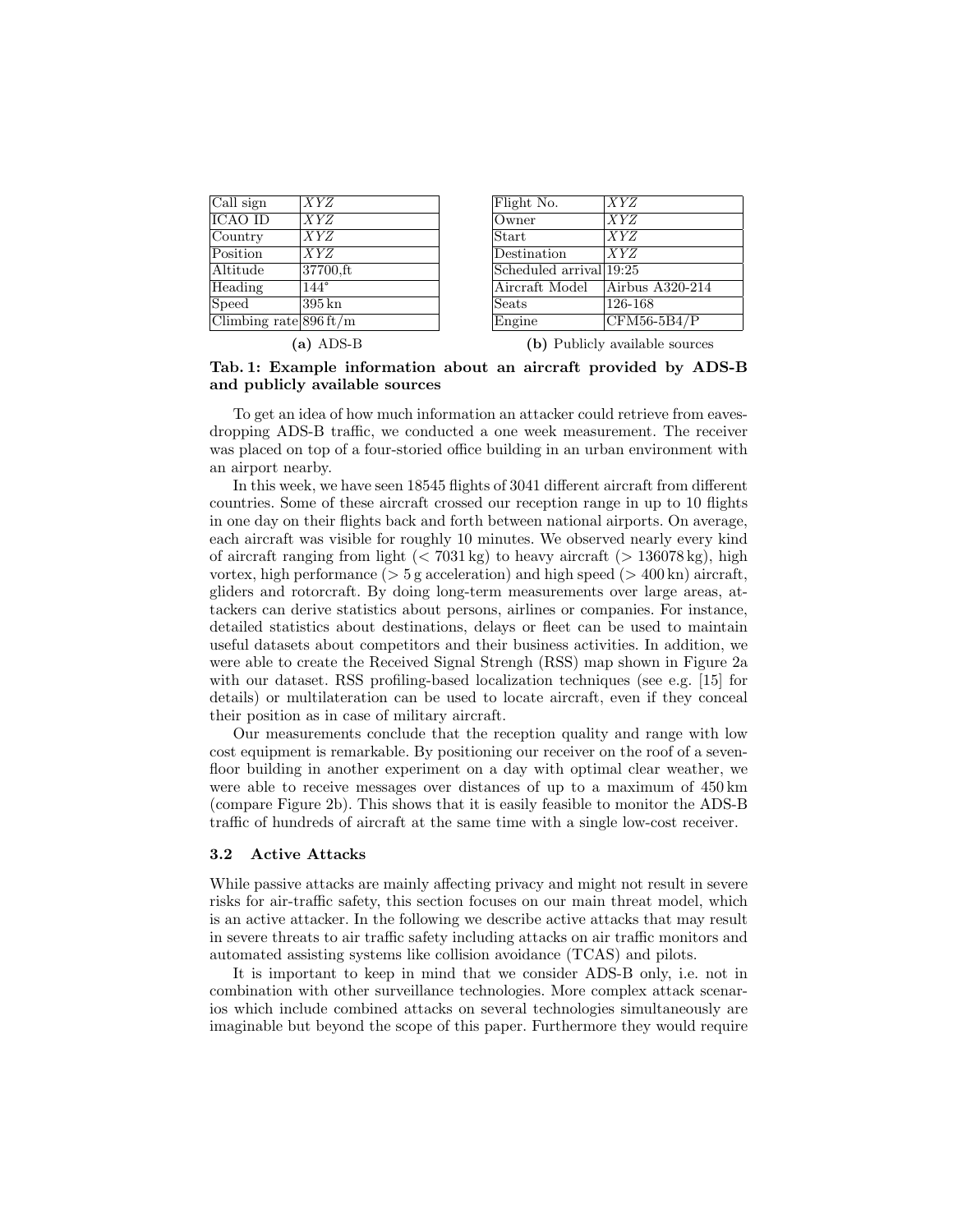

reports (map is randomized) (b) Reception range in km

Fig. 2: Signal strength and range of our measurements.

detailed knowledge of the actual implementations of surveillance systems, which are apparently kept under tight wraps by the respective authorities.

Attacker Model: The following active attacks are based on three basic attack primitives: message injection, message deletion and message modification. For now, we assume that the attacker has full control over the wireless communication channel and is able to inject, delete and modify any ADS-B message. Functional and timing requirements will be derived in Section 5.

Ghost Aircraft Injection: Based on fake message injection, ADS-B messages of a non-existing (ghost) aircraft are broadcasted on the ADS-B communication channel. This attack was presented conceptually in [9–11]. Target of this attack could be any legitimate ADS-B receiver. The ghost aircraft should have realistic properties (position, velocity, ID) in order to be indistinguishable from real aircraft without additional information sources. On the ground, air traffic controllers could be confused or distracted by ghost aircraft. Ghost aircraft could appear as both, taxiing and flying aircraft and combined with poor visibility, this could force controllers to deny landings or instruct aircraft to change their altitude and/or course unnecessarily. In the air, on-board ADS-B-based collision avoidance systems offer attackers a simple way to distract pilots. Again, with poor visibility, pilots primarily make decisions based on their instruments what makes them vulnerable to malicious interference. Deep knowledge about the behavior of collision avoidance systems and a systematic injection of ghost aircraft enable attackers to force collision avoidance systems to instruct pilots to change their course, velocity and/or altitude almost arbitrarily. The injection of ghost aircraft would not directly result in a crash since pilots still make their own decisions. But due to the increased situational complexity, this attack could result in life threatening decisions made by confused pilots and controllers.

Ghost Aircraft Flooding: Based on the same techniques as the previous attack, i.e. message injection, ghost aircraft flooding is the injection of multiple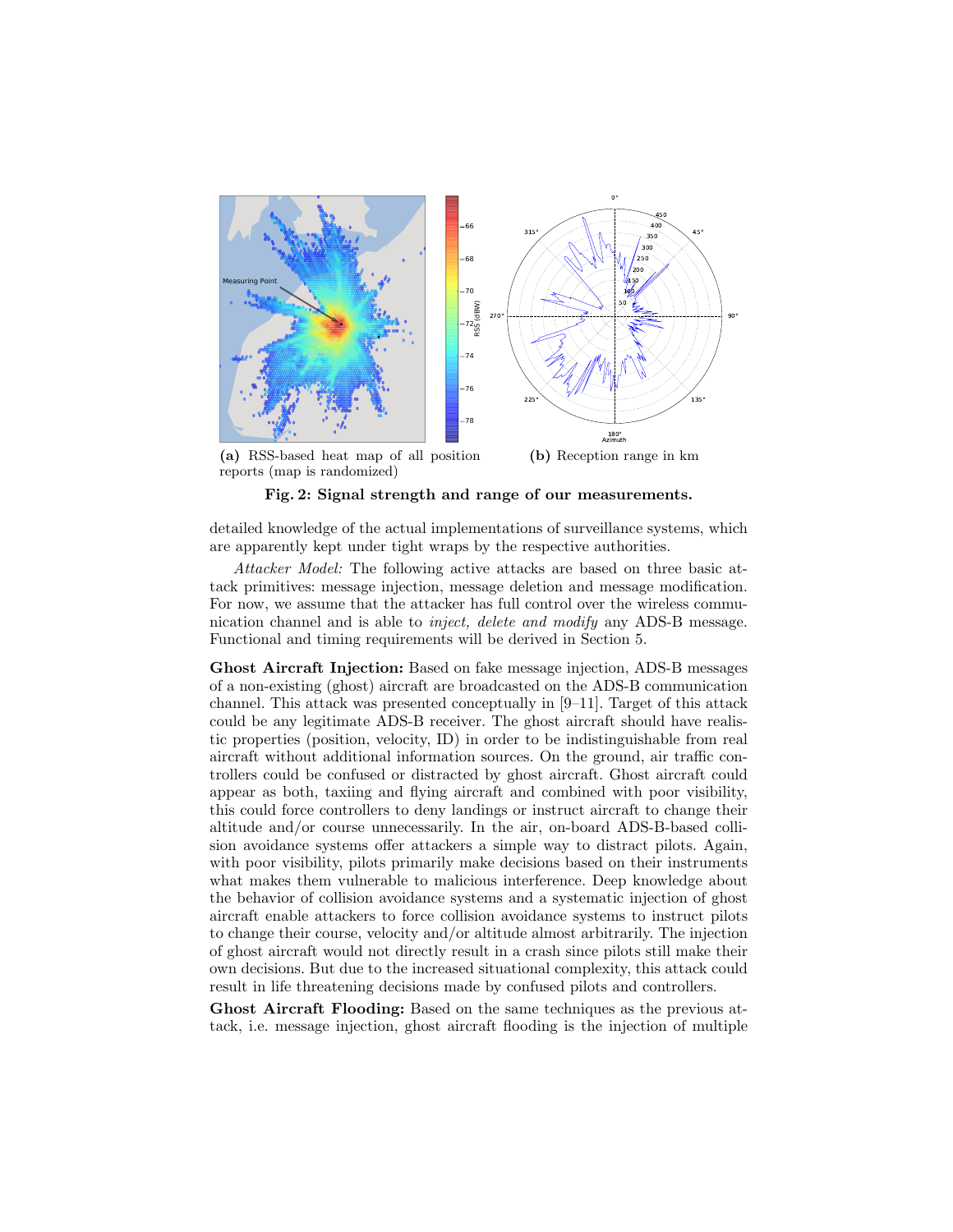aircraft simultaneously [10]. This attack aims primarily at a denial of service of the controller's surveillance system. Contrary to single ghost aircraft injections, this attack is obvious. By using realistic ghost aircraft, the presence of ghost and real aircraft are hard to distinguish for controllers. The impact of flooding an airborne aircraft with ghost aircraft is unclear, since no tests with collision avoidance systems are reported so far and the detailed implementation of ADS-B-based collision avoidance systems is not publicly available. On the ground, both, airport and airspace surveillance systems can be a target. By covering the airport or airspace with ghost aircraft, management of runways or airborne aircraft is impossible without the support of other surveillance technologies.

Virtual Trajectory Modification: This new attack aims at modifying the trajectory of an existing aircraft, which broadcasts correct ADS-B position reports. The attack can be implemented in two ways: by combining message deletion and injection or directly via message modification technique. The former variant deletes all position reports of the target aircraft and replays them slightly modified. The latter variant modifies the position reports in the air. This attack benefits from inaccuracies of other surveillance technologies like primary surveillance radar (PSR), since a tolerant data fusion with e.g. ADS-B and PSR provided data might not reveal these slight inconsistencies. With a smooth takeover, this attack might remain undetected and could lead to wrong instructions by air traffic controllers or delayed reactions of collision avoidance systems.

False Alarm Attack: Similar to the virtual trajectory modification, the attacker deletes and re-injects or modifies messages of a real aircraft in order to indicate a fake alarm. Like Mode S, ADS-B provides mechanisms to indicate emergencies or unlawful interferences such as aircraft hijacking. Such an attack results in confusion and focuses the attention of responsible persons on the target aircraft. Furthermore it may initiate other processes such as the denial of the permission to land or penalty charges for airlines. The detection of this deception on higher levels than the physical layer is hard, since e.g. voice radio must be considered to be untrustworthy in case of a hijacked aircraft.

Ground Station Flooding: Continuous jamming attacks on a ground sensor or aircraft result in high losses and deletion of messages. ADS-B-based ATC cannot provide service any more due to failure of communications. The threat of this attack is well-known [9, 11, 10] and considered to be of low difficulty. This attack would force ATC to switch to other, less efficient or less accurate surveillance and control methods. Especially in high density areas (e.g. around major international airports), a sudden failure of the surveillance or collision avoidance systems is described as *devastating* by controllers and could result in confusion and human failure with fatal consequences. ATC would have to redirect aircraft blindly into other airspaces via voice radio – assuming that voice radio is not attacked as well. If the attacker is strong enough to also jam the communication between aircraft, collision avoidance systems would fail. As history has shown, without the support of collision avoidance systems, collisions are likely to happen. Especially in climbing or descending phases since pilots might miss nearby aircraft due to their limited perspective.

Aircraft Disappearance: Failure of collision avoidance systems and confusion at ground sensors when correlating several data sources can be caused by deleting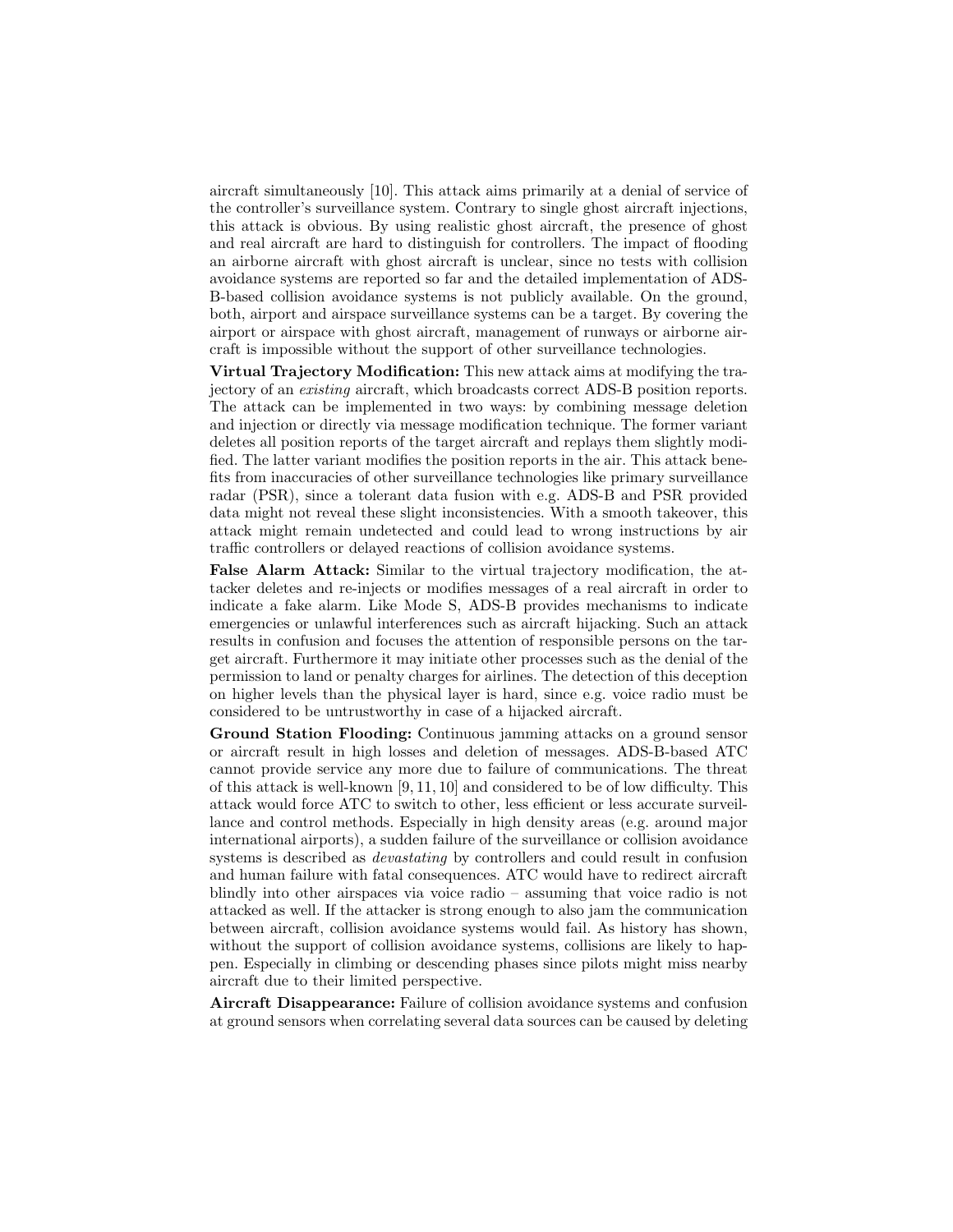

Fig. 3: Experimental setup with additional safety precautions. The attacker's target is an SBS-3 ADS-B receiver which is connected to an isolated antenna and the attacker's signal output. Just in case of a signal leakage, the attacker uses an additional receiver to detect the leakage and terminate the attack immediately.

all messages of a target aircraft with message deletion techniques. By doing so, the attacker prevents aircraft from being detected by ADS-B ground stations or other aircraft. This attack is similar to ground station flooding but more subtle, since the absence of a single aircraft is  $-$  if detected  $-$  more likely due to failure of avionics than of ground station hardware. If detected, this attack could force the target aircraft to land for safety checks. In case of the attack remaining undetected, the aircraft is not protected by ADS-B-based systems such as collision avoidance, what could have fatal consequences.

Aircraft Spoofing: In order to spoof and outflank surveillance facilities, the ICAO 24 bit address may be spoofed. This can be achieved through combining message deletion and message injection. In addition, the ICAO address in transponders can be reprogrammed by any person who is able to access the cockpit. Masquerading as a friendly aircraft reduces causes for alarm when an unexpected aircraft is detected by other surveillance technologies like PSR.

### 4 Implementation, Demonstration & Results

This section demonstrates the ghost aircraft injection, ghost aircraft flooding, ground station flooding and virtual trajectory modification attacks with COTS hardware. Within a controlled environment, we were able to launch these attacks in a realistic manner.

### 4.1 Safety Precautions & Hardware Setup

Due to the criticality of this topic and the legal requirements concerning usage of wireless channels, a safe and yet realistic practical evaluation of the above attacks poses special challenges. At first and most important, all experiments must not affect real systems in any way. It must be ensured that none of the attacker's signals can be perceived by a real system. At the same time, a realistic evaluation requires that the attacker's signal underlies realistic channel characteristics including noise and ADS-B traffic from other aircraft.

To fulfill both requirements, we used in consultation with the respective regulatory authority the experimental setup depicted in Figure 3. The target of our attacks was an SBS-3 ADS-B receiver which receives real ADS-B messages via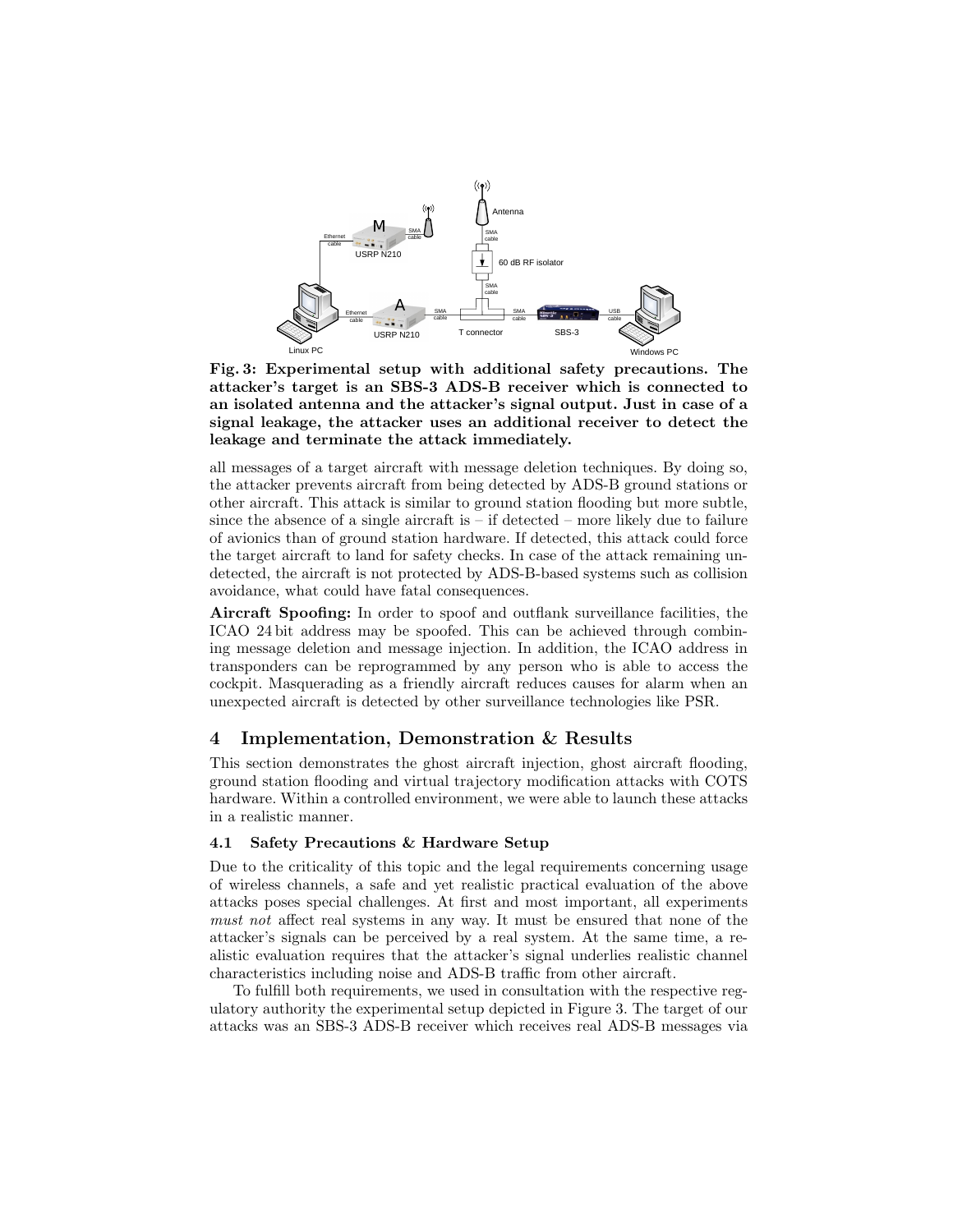an antenna and forwards them to a PC running a special radar-style visualization software (Kinetic Avionic's BaseStation). The attacker consists out of an off-the-shelf Linux-based PC and an Ettus' USRP N210 SDR (A). To ensure that the attacker's signals do not interfere with real communications, we connected a 60 dB RF isolator ahead of the antenna which attenuates signals unidirectionally in the direction of the antenna. By additionally reducing the transmission power of the attacker's USRP to the least possible value, the signal emitted by the antenna should be imperceptible by any other receivers than our SBS-3 receiver.

As an additional safety precaution, the attacker's PC is connected to a second USRP N210 (M) which runs a GNU Radio-based ADS-B receiver. For the case of an unexpected leakage of the attacker's messages, this receiver is programmed such that it terminates all attacks immediately on reception of a message sent by the attacker. In order to enhance the sensitivity of this safety monitor, we disabled the check for valid CRC checksums.

#### 4.2 Implementation

We used the SDR USRP N210 to inject and receive ADS-B messages and to generate jamming signals. The USRP is connected to a host computer that generates samples and sends the digitalized signal data to the USRP via Ethernet. Then, the USRP shifts the software-generated signal from the baseband to the desired frequency using digital up converters, converts the digital to an analog signal and emits it. Together with the open-source software development toolkit for software radios, GNU Radio, the USRP provides a suitable foundation for our implementations at low-cost (\$1800-\$2500).

For our attacks, we implemented a signal generator block which enables us to generate arbitrary pulse position modulated messages including the preamble according to [16]. A script written in Python generates arbitrary messages and passes them to the signal generator. It generates IQ-samples that are transported to the USRP via Ethernet. A jammer for message deletion attacks is realized with a Gaussian noise waveform generator that covers the full downlink channel of Mode S. For eavesdropping on messages, we extended the open-source GNU Radio Mode S receiver module<sup>8</sup> such that it stores the decoded ADS-B messages plus signal properties (RSSI, SNR, . . . ) to a database. To inject realistic ADS-B messages, we implemented a library that simulates arbitrary flights. It calculates the trajectory and all required ADS-B messages at the requested rates.

So as not to decrease the implementation complexity for attacks, we skip further implementation details and will not disclose any part of our source code.

#### 4.3 Results

Ghost Aircraft Injection: Our implementation simulates a flight of an aircraft with a fake identity from a starting coordinate to a target coordinate at a given velocity and altitude. The aircraft disappears after arrival. During the ghost flight, the software generates the respective ADS-B position and velocity reports, each with a rate of 2 Hz, and identification reports at 0.2 Hz, i.e. once in 5 seconds. As Figure 4 illustrates, the radar software of SBS-3 shows our injected ghost aircraft flying inconspicuously from the airport in north east to the airport

<sup>8</sup> https://www.cgran.org/wiki/gr-air-modes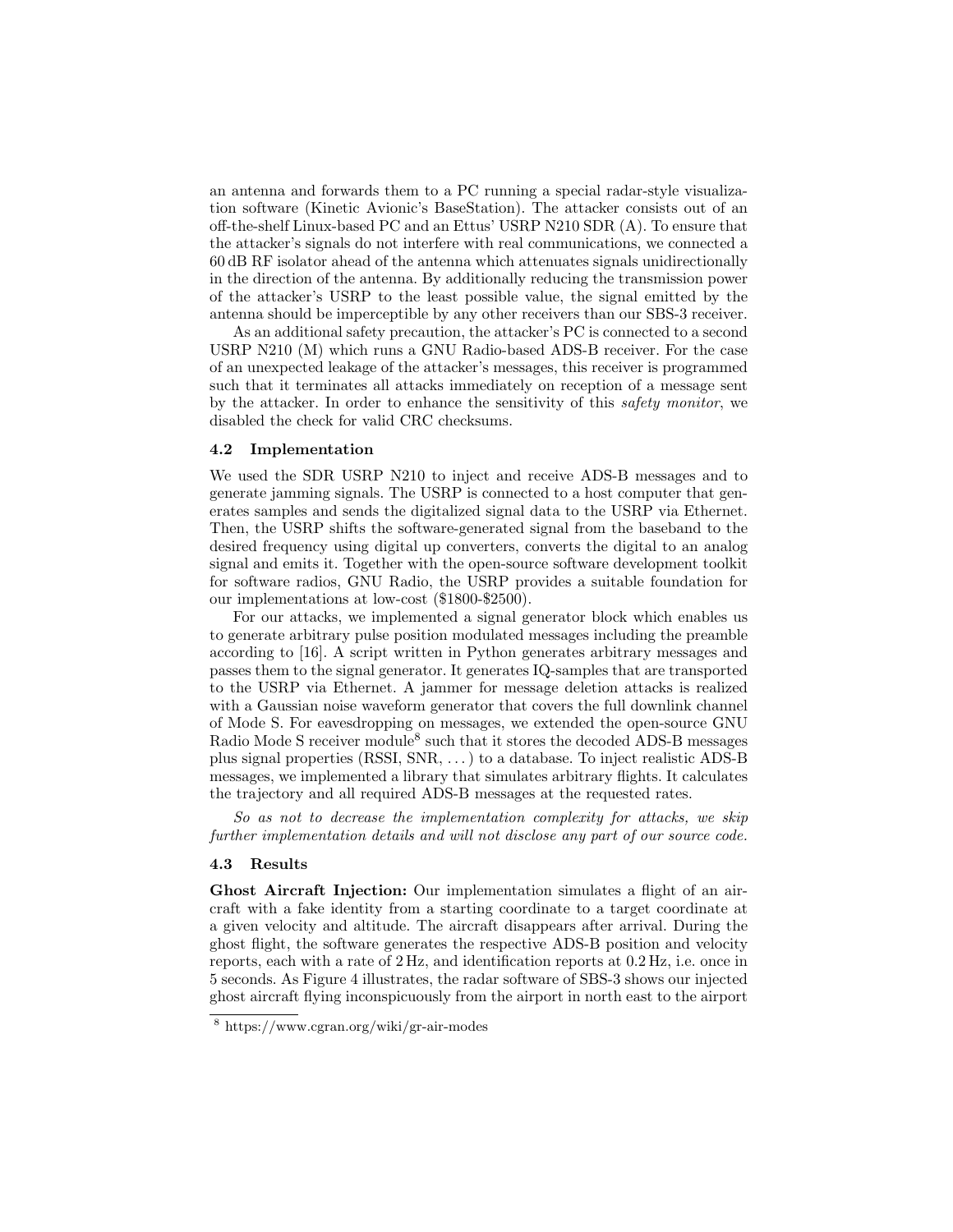

Fig. 4: Ghost aircraft with ICAO 24-bit ID 0xC0FFEE (north east)

in south-west at an altitude of ∼16400 ft and a velocity of ∼400 kn. Except in its obviously fake identifier, the ghost aircraft does not differ from real aircraft.

Ghost Aircraft Flooding: The ghost aircraft flooding implementation generates a given number of ghost aircraft using the ghost aircraft injection implementation but with random (yet realistic) parameters. The starting and target coordinates of each ghost aircraft are set to random coordinates within a target area. The altitude and ground speed are selected randomly from a range between 16400 and 32800 ft and 200 and 600 kts respectively. When starting the attack, all generated ghost aircraft perform simulated random flights back and forth between their start and destination coordinates while sending out the same messages with the same rates as in the ghost aircraft injection above. As Figure 5b shows, this attack results in a complete loss of situational awareness. Due to the random distribution, it is difficult and time-consuming to determine whether an aircraft is real or not. One notable effect of this attack was the freezing of the BaseStation-Software for several minutes due to the heavy workload caused by the high number injected aircraft. Some SSR implementations detect the sudden appearance of targets as a failure of the system and initiate a reboot-procedure, what equals a failure of the system for several minutes. It would be easy for an attacker to cause such a failure if ADS-B receivers are implemented similarly.

Ground Station Flooding: In this experiment, the attacker emits a continuous white noise jamming waveform. This waveform interferences at the SBS-3 resulting in complete deletion of all messages. By executing the attack, the noise level is significantly increased. As Figure 5a shows, a successful reception and demodulation of messages on the 1090 MHz channel is not possible any more, resulting in a complete denial of service.

Virtual Trajectory Modification: We implemented the virtual trajectory modification attack with the combination of the message deletion and message injection attack techniques. First, the attacker deletes all messages at the ground sensor by generating constant interference as in the previous ground station flooding attack. At the same time, the attacker uses an additional ADS-B receiver to capture and forward all but the target aircraft's messages. The forwarded messages are transmitted at a higher power than the interference.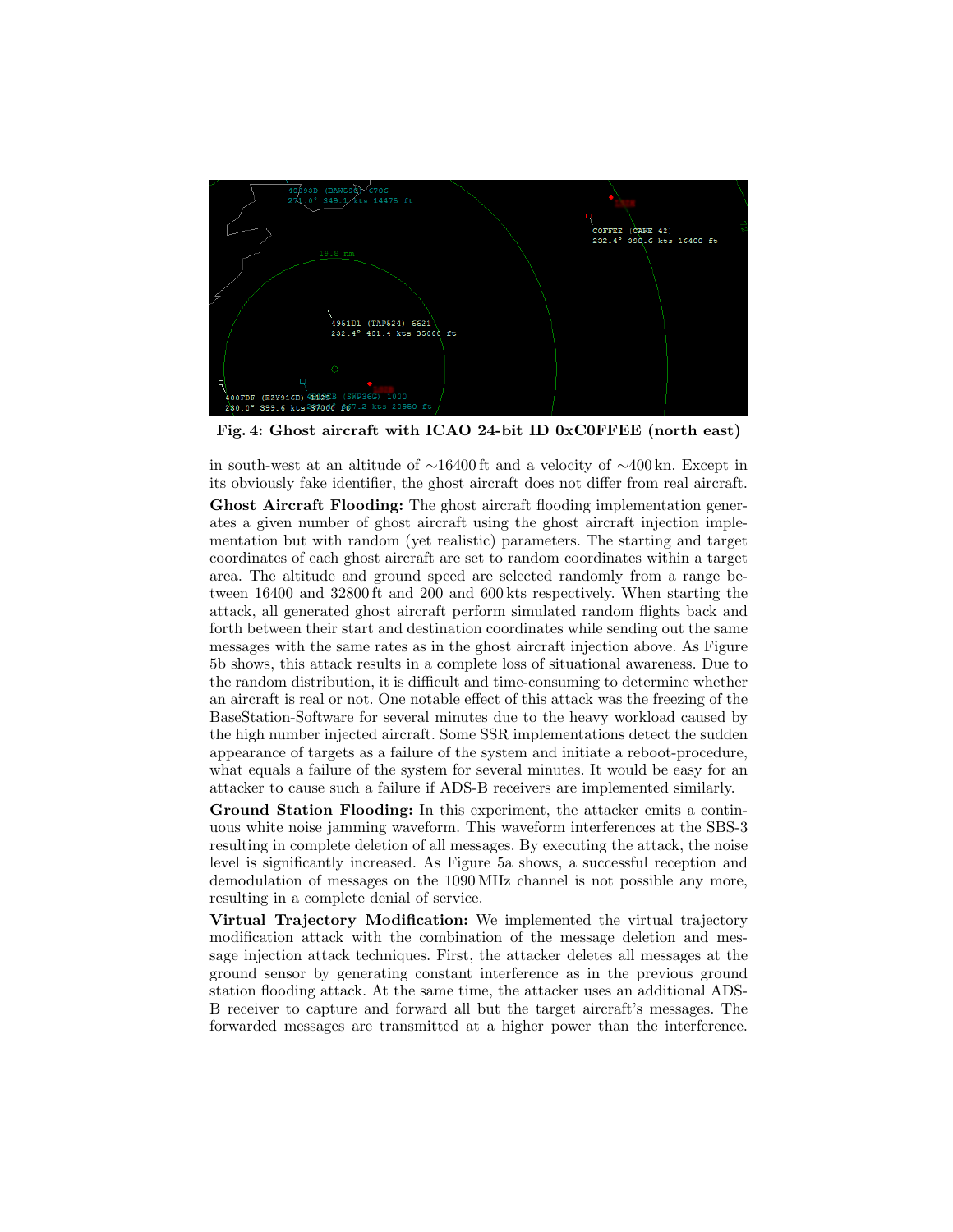

(a) Ghost Aircraft Flooding: 100 randomly distribution ghost aircraft appear in the specified area and fly back and forth between two random coordinates.



(b) Ground Station Flooding: By emitting white noise, all ADS-B messages sent by aircraft in range are destroyed what results in an empty radar screen.

### Fig. 5: Snapshots of Kinetic Avionic's BaseStation under Ghost Aircraft Flooding and Ground Station Flooding attacks.

Except for the injected position updates of the modified aircraft trajectory, all aircraft position updates reflect the correct position. The result of this attack was an authentic radar screen (similar to Figure 4) while the trajectory of the target aircraft was modified from the start of our attack. Without any other sources of information, it is hardly possible to recognize this modification since we implemented a smooth takeover.

# 5 Feasibility and Requirements Analysis

This section provides a better understanding of the actual threat of the eavesdropping, injection, deletion, and modification attack primitives by analyzing their actual requirements under a realistic attacker model. In particular, we analyze the timing, positioning and signal power constraints for the attacker and derive practical bounds for these parameters.

### 5.1 Passive Attacks

The attacker's reception range must include the position of all target aircraft to perform passive attacks. The range depends on the received signal-to-noise ratio (SNR) at the attacker and must satisfy  $P_{PA}/N_A > \delta$ , where  $P_{PA}$  is the received signal power of the aircraft's signal at the attacker,  $N_A$  the noise floor of the attacker's receiver, and  $\delta$  the minimum SNR to correctly decode a message. High gain antennas and a sensitive receiver which is capable of decoding messages with very low SNR can increase the reception range. Another important factor is the position of the receiver. Our experiments showed that obstacles and geographic conditions can reduce the range significantly. Figure 2b illustrates the strong dependency of the range from environmental conditions. A high building at an azimuth of 305° resulted in a massive reduction of the reception range in this direction.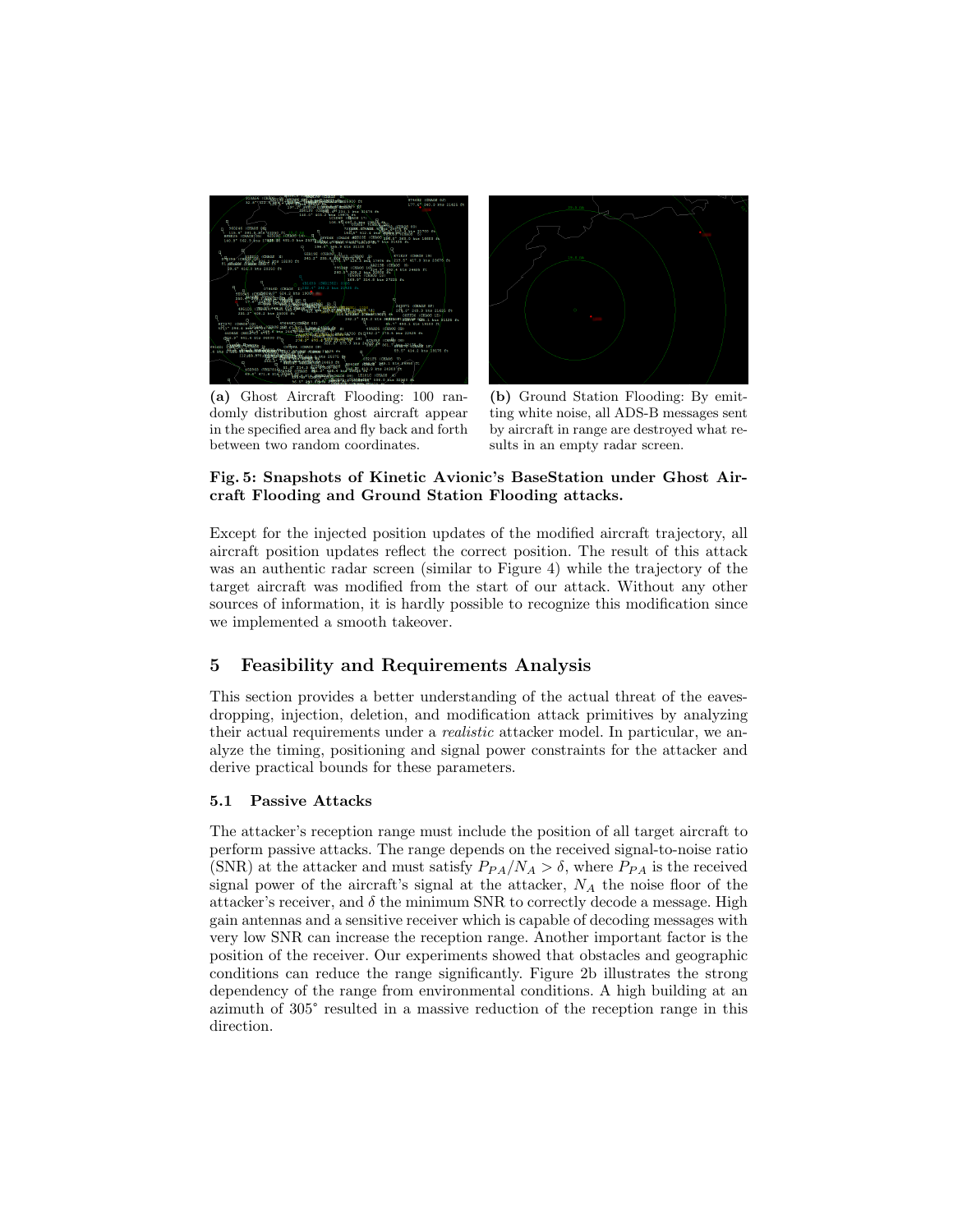### 5.2 Active Attacks

All active attacks presented in Section 3 use either message injection, message deletion, message modification, or combinations of these as basic attack mechanisms. This section analyzes the limits of these attack primitives. Especially the signal power, timing and positioning constraints are considered.

Message injection: Since no authentication is required at message level in ADS-B, injecting false messages requires an attacker to implement a transmitter that generates correctly modulated signals in the right message format. Hence, the requirement for a successful message injection attack at ground sensor node G is  $P_{AG}/N_G > \delta$ , where  $P_{AG}$  represents the received power at the ground sensor G emitted by the attacker A,  $N_G$  the noise floor at the ground sensor and  $\delta$  the required minimal SNR to correctly demodulate the signal. For ADS-B receivers that use omni-directional antennas, false messages may be injected from any location as the receiver is not able to discriminate false position messages based on the incoming angle of arrival. However, even when rotating directional antennas are used (e.g. SSR antennas), injecting false messages from a different angle is possible because directional antennas usually have significant side-lobes and will receive the signal even when it does not arrive at the main lobe [17]. The same holds for message deletion and modification attacks.

For attacks that require numerous message injections, the number of messages to be injected is limited by the bandwidth of the channel. The number of injected ghost aircraft is limited by the bandwidth as follows. For 1090 ES ADS-B, each message transmission lasts  $120 \mu s$ . Assuming each of the *n* ghost aircraft sends on average m messages per second, n is limited by  $n \leq 1 \frac{s}{m \cdot 120 \mu s}$ . If each aircraft broadcasts its position and velocity with a rate of 2 Hz each and identification once in 5 s,  $n$  has an upper bound of 1984. We successfully tested the ghost aircraft flooding attack with this configuration and it turned out that the bottleneck of this attack is indeed the bandwidth of the ADS-B channel.

Message deletion: This attack can be realized in two ways: by means of destructive or constructive interference. With destructive interference, the attacker attempts to annihilate the signal at the sensor by transmitting the inverse of the signal from the legitimate node. As the received signal by the sensor is the superposition of both signals, the resulting signal is erased or at least highly attenuated. This type of interference requires very precise timing and synchronization with the carrier phase and frequency in order to achieve the desired annihilation [18]. This synchronization is hardly achievable with moving aircraft and we will not consider it in this work.

Constructive interference is much easier to achieve as the synchronization requirements are less strict. With constructive interference, the aircraft's signal will experience a higher level of bit errors. The checksum parity field of the extended squitter allows the correction of at most 5 bit errors in a message. Messages with more than 5 bit errors are not correctable anymore and have to be discarded by ground sensors. The requirement for constructive interference at a ground sensor G is

$$
\frac{P_{PG}}{P_{AG} + N_G} < \beta,\tag{1}
$$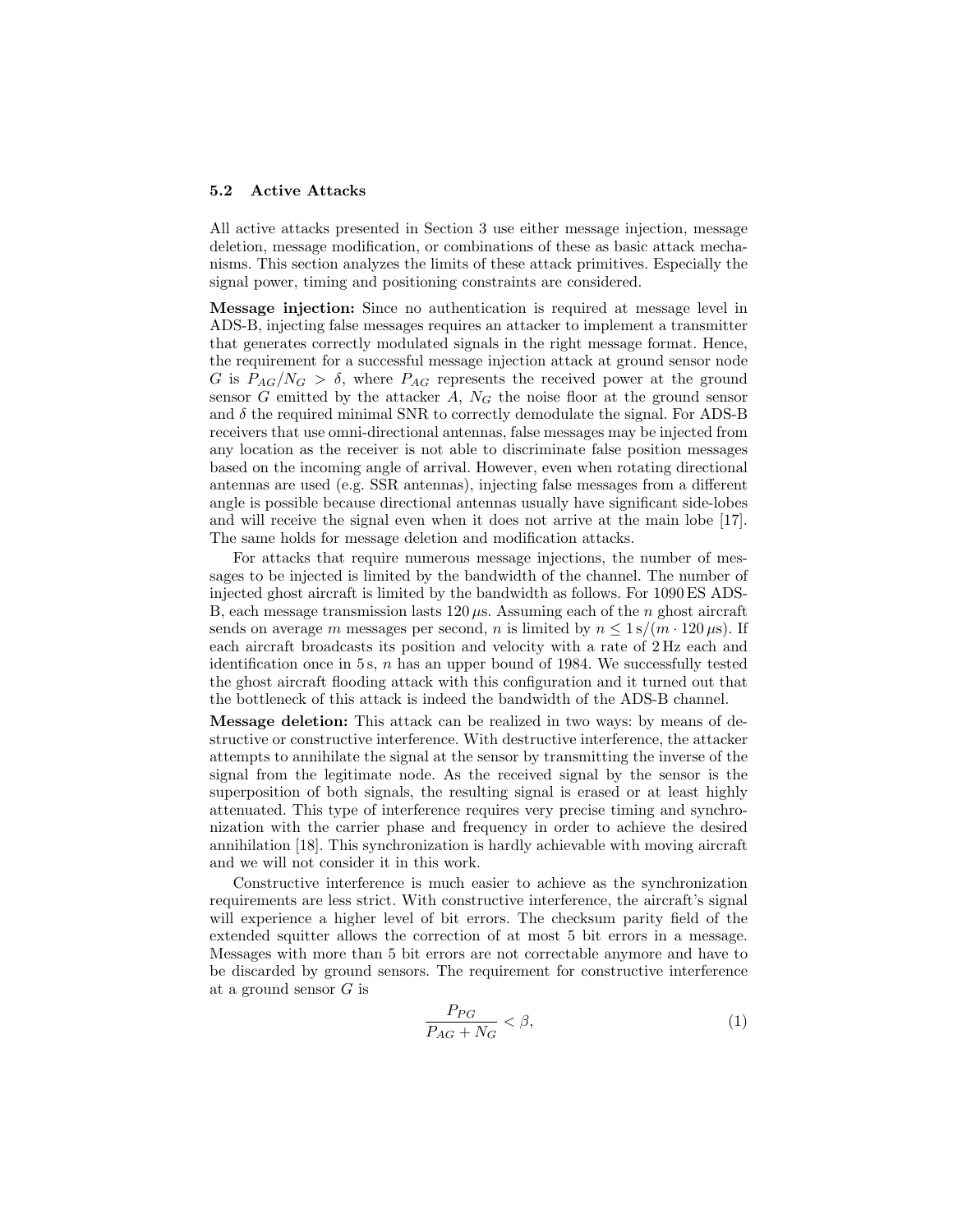

Fig. 6: Attacker Scenario

| Deletion decision field         | Time offset $t_D$ |
|---------------------------------|-------------------|
| ICAO address                    | $40 \; \mu s$     |
| dientification                  | $96 \; \mu s$     |
| position                        | $96 \; \mu s$     |
| emergency code                  | $51 \; \mu s$     |
| positioning integrity $(NIC_p)$ | $48 \ \mu s$      |
| positioning accuracy $(NAC_p)$  | $83 \; \mu s$     |

Tab. 2: Time offsets for deletion decision in message deletion attacks.

where  $P_{PG}$  is the received signal power of the aircraft  $P$ 's legitimate message and  $\beta$  the threshold for the minimal required SNR to decode messages correctly. The factor  $\beta$  is highly dependent on the signal waveform used by the attacker and how well the receiver is able to suppress this kind of interference with appropriate filters. For a waveform with a white Gaussian distribution with zero mean, the interference can be viewed as noise and  $\beta$  is equal to  $\delta$ .

To delete all messages on the channel, requirement (1) is sufficient. However, if the attacker aims at deleting messages selectively, additional timing requirements are given. To delete selected messages, the attacker must continuously listen to the medium, interpret incoming messages, and interfere only with the desired messages before they are completely received at the ground sensor. This form of reactive jamming requires stringent timing in order to hit the message at the receiver. In the following, we derive the timing and placement requirements for this type of selective message deletion.

Let  $d_{GP}$  denote the distance between ground sensor (G) and aircraft (P),  $d_{GA}$  the distance between ground sensor and attacker (A),  $d_{AP}$  the distance between attacker and aircraft, and  $\alpha$  the angle between the attacker A and the aircraft P as seen from the ground station  $G$  (see Figure 6). Signal propagation speed is assumed to be the speed of light  $c$ . The respective signal propagation times  $t_{GP}$ ,  $t_{GA}$  and  $t_{AP}$  are then given by

$$
t_{GP} = \frac{d_{GP}}{c} \qquad t_{GA} = \frac{d_{GA}}{c} \qquad t_{AP} = \frac{d_{AP}}{c}
$$

Let further  $t_D$  denote the time offset of the message portion, which is used by the reactive jammer to decide whether it should jam or not, to the first pulse of the preamble. For instance, when an attacker relies on the ICAO 24 bit address of an extended squitter,  $t_D$  is  $40 \mu s^9$ . A list of different values of  $t_D$  for possible deletion decision fields is given in Table 2. Finally,  $t_R$  denotes the reaction time of the attacker, i.e. the hardware switching time between the moment when the decision to delete the message is made until the actual interference is emitted by the attacker. Selective message deletion attacks are then feasible if and only if  $t_R < t_{msg} - t_D + t_{GP} - t_{AP} - t_{GA} - 5 \,\mu s$  holds, where  $t_{msg}$  is the message transmission time (120  $\mu s$  in this case) and the 5  $\mu s$  subtracted on the righthand side results from the minimum of 5 wrong bits required to destroy the messages successfully (due to the CRC). Otherwise, the injected interference would arrive too late at the ground sensor and the intended deletion of the

<sup>&</sup>lt;sup>9</sup> 8  $\mu$ s preamble + 5  $\mu$ s downlink format + 3  $\mu$ s capability field + 24  $\mu$ s ICAO address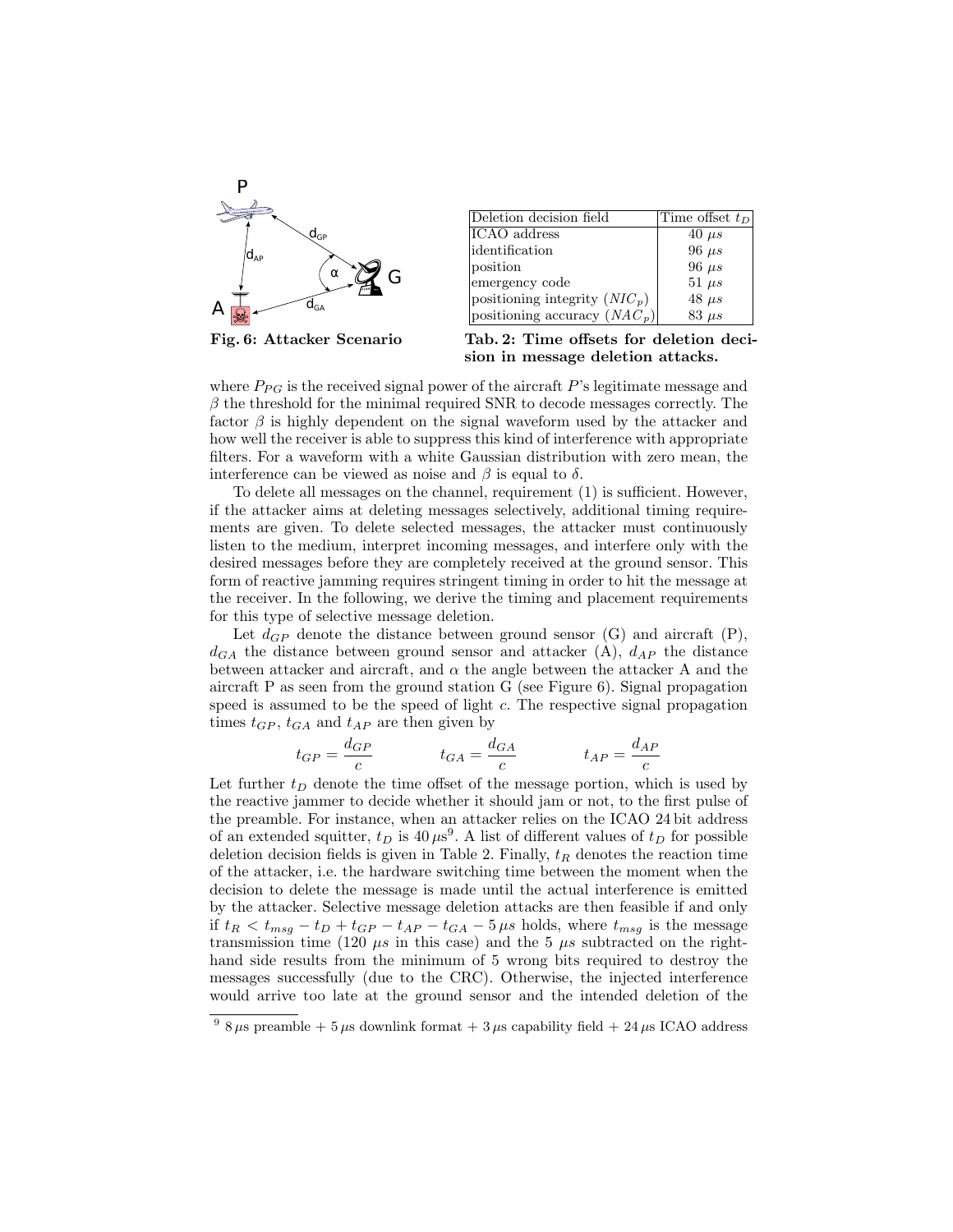



(a) Depending on  $d_{GP}$  and  $d_{AP}$ . Constant parameters are  $t_{msg} = 120 \,\mu s, t_D = 40 \,\mu s$ and  $t_R = 0 \,\mu s$  (worst case)

(b) Depending on the angle  $\alpha$  between attacker and aircraft at the ground station. Messages are selected by the attacker based on their ICAO 24 bit ID  $(\Rightarrow$  $d_R = 20.09 \,\mathrm{km}$ 

Fig. 7: Upper bound of the distance  $d_{GA}$  (in km) between ground station and attacker for message deletion attacks

message would fail. Due to this, the attacker's position is contrained by  $d_{GA}$  $d_{GP} - d_{AP} + (t_{msg} - t_D - t_R - 5\mu s) \cdot c$ . The graph shown in Figure 7a shows an upper bound for  $d_{GA}$  when deleting messages based on the aircraft address  $(t_D = 40\mu s)$  and for a reaction time of zero (worst case). This result shows that this attack always benefits from far distances between ground station and aircraft and short distances between attacker and ground station.

However, the attacker has a clear advantage because he can adjust his position such that the angle  $\alpha$  is optimal to him. Assume for example an attacker that is positioned close to an airport. Since all aircraft will land and start along the same direction, he may optimize his attack range without the need to reduce its distance to the ground station. For the attacker's reaction and distance requirements in relation to the angle  $\alpha$ , we use the law of cosines and get

$$
d_{GA} < \frac{d_R \cdot d_{GP} + \frac{d_R^2}{2}}{d_R + d_{GP} \cdot (1 - \cos \alpha)}\tag{2}
$$

where  $d_R = (t_{msg} - t_D - t_R - 5\mu s) \cdot c$ . Figure 7b shows an upper bound for  $d_{GA}$ when deleting messages based on the aircraft address and with zero reaction delay  $(t_R = 0)$ . The curves represent an upper bound on  $d_{GA}$  for different angles  $\alpha$  and fixed distances  $d_{GP} = 100, 50$  and 10 km.

As we see, as long as the attacker is within a radius of about 10 km around the ground station, he may successfully launch the message deletion attack independent of  $\alpha$  and the distance of the aircraft to the ground station. For larger distances between the attacker and the ground station, the attacker is better off being in the same direction of the aircraft as seen from the ground station.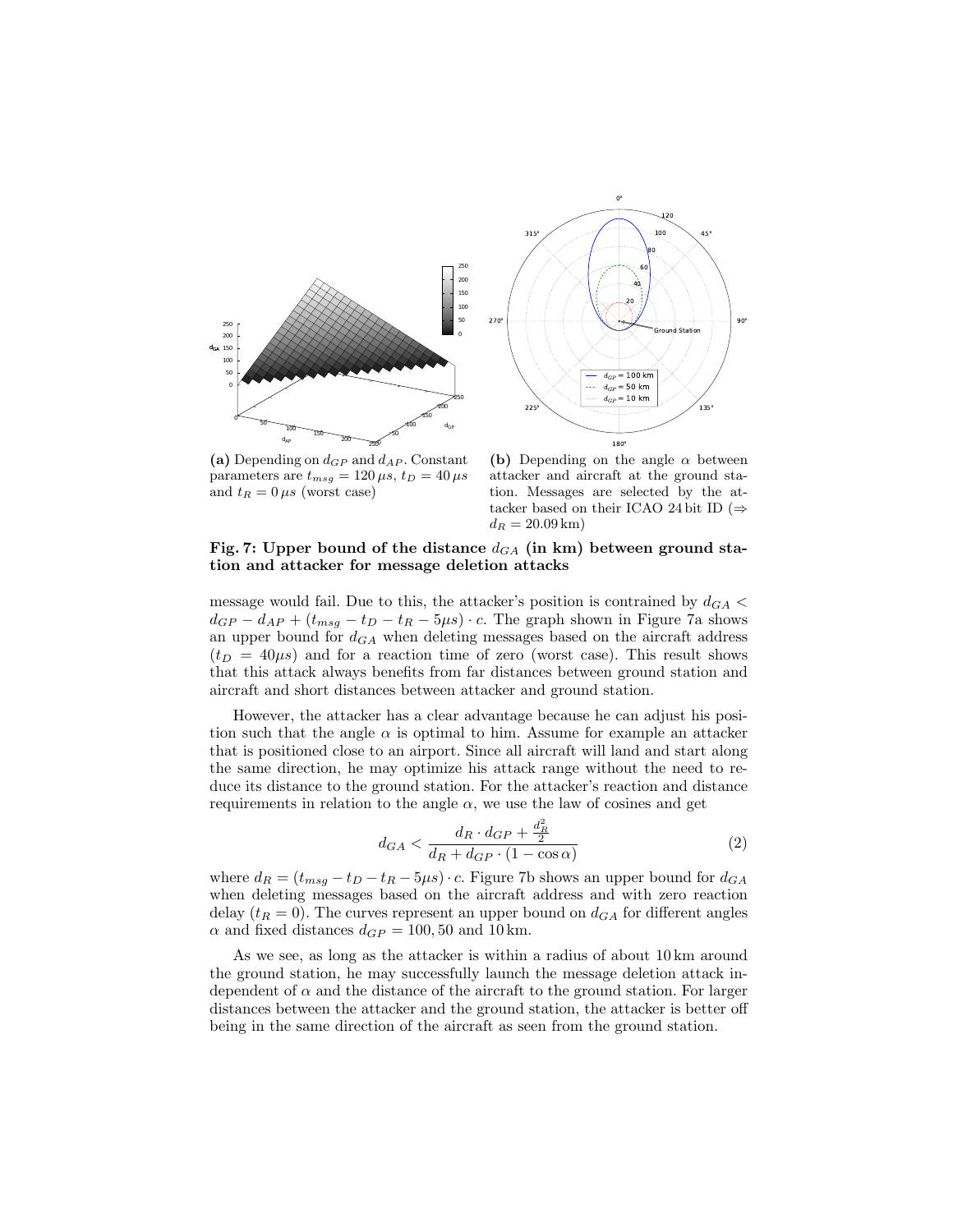Clearly, selective message deletion requires fast reaction times  $t_R$  at the attacker in the order of a few microseconds. However, Wilhelm et al. have shown that it is possible to achieve fast jamming reaction times in the order of a few  $\mu s$ with commercial off-the-shelf SDRs such as USRP2 [19]. Considering message rates and using further traffic analysis to predict the emission of messages may relax these constraints on the reaction time to a certain degree at the cost of higher detection complexity.

Message modification: The goal of message modification attacks is to modify a message while it is being transmitted over the air. There are two possible techniques to manipulate messages during transmission — overshadowing and bit-flipping. When overshadowing, the attacker's signal is of such high power relative to the legitimate transmission that the original message (or parts of it) appears as noise. With bit-flipping, the attacker superimposes the radio signal such that one or several bits are converted from one to zero or vice versa. Bit flipping requires precise synchronization to the carrier phase and frequency and is hence extremely difficult to achieve for moving targets like aircraft and is therefore not considered in this work [18].

To overshadow the signal of a legitimate aircraft transmitter,  $P_{AG}/P_{PG} > \gamma$ must hold, where  $\gamma$  is a fixed threshold value defining the minimum signal-tointerference ratio (SIR) at which the attacker's signal is decoded without error.

The timing and distance requirements are slightly more strict than for the message deletion attack. Let  $t_M$  denote the offset of the message portion to be modified to the last bit of the field that is used by the attacker to decide whether it should modify the actual message or not. For instance, when an attacker wants to modify the sixteenth bit of the message data (ME) field based on the ICAO 24 bit address in the aircraft address (AA) field,  $t_M$  is 16  $\mu$ s since the ME field is directly after the AA field. On-the-fly modification attacks are then feasible if and only if the following constraint on the attacker's reaction time is satisfied:

$$
t_R < t_M + \frac{d_{GA} + d_{GP} - \sqrt{d_{GA}^2 + d_{GP}^2 - 2 d_{GA} d_{GP} \cos \alpha}}{c}
$$
 (3)

Otherwise, the injected modification signal arrives too late at the aircraft and the intended modification of the message fails. Due to this, we can formulate the following constraint on the attacker's position:

$$
d_{GA} < \frac{d_{GP} + \frac{c}{2} \cdot (t_M - t_R)}{1 + \frac{d_{GP} \cdot (1 - \cos \alpha)}{c \cdot (t_M - t_R)}}.\tag{4}
$$

Since a CRC checksum is used to detect transmission errors, the CRC must be further modified by the attacker in any case to preserve the validity of the message. This does not pose a challenge since all transmitted bits are known to the attacker and he is therefore able to calculate the new CRC of the modified message and modify the CRC as well.

An additional timing challenge lies in the estimation of the signal propagation delays  $t_{GP}$ ,  $t_{AP}$ , and  $t_{AG}$ . The attacker needs to precisely estimate these delays such that its overshadowing signal arrives at the correct time of the bits to be modified. An overall estimation precision below 1  $\mu s$  is necessary to inject its modified bit sequence at the correct message position at the ground sensor.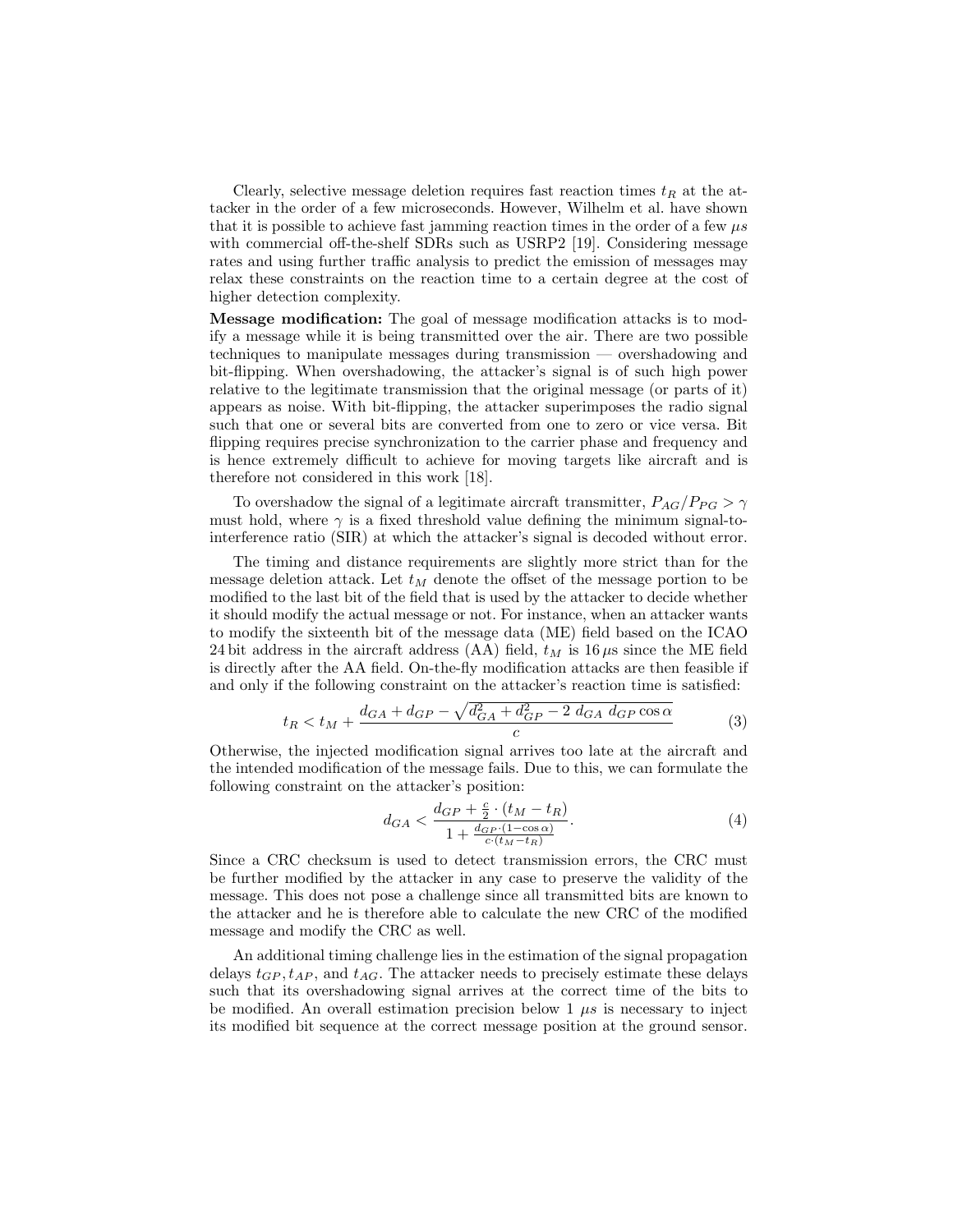This synchronization is however easy to achieve since the exact positions of the aircraft are known to the attacker from the received ADS-B messages.

To summarize this section, the following statements can be concluded from this section. While message eavesdropping and message injection are only constrained by signal power, the message deletion and message modification attacks have additional constraints with regard to timing and position. Nevertheless, we have shown that these constraints are not major hurdles. An attacker can launch these attacks with low-cost software radio equipment at distances of up to ten km to the ground station independent on the aircraft constellation in the sky. By carefully positioning itself with the correct angle, an attacker may even increase its attack range beyond 100 km from the ground station.

# 6 Related Work on ADS-B Security

While the aviation community already expressed reservations about the lack of security mechanisms<sup>10</sup>, research on ADS-B security as found in the open literature has focused on the identification of vulnerabilities and subjective risk analysis. This section provides a summary of open literature on ADS-B security.

Korzel and Andrisani already identified potential threats resulting from unverified ADS-B reports in 2004 [8]. They proposed verification and validation techniques to verify the reported state of an aircraft, signal conformance in terms of the reported position vs. true physical position and intent conformance. They use a suite of Kalman filters to estimate the state of an aircraft and multilateration to compare signal properties with the reported position. The focus of their work is however not on security aspects and no concrete adversarial model is considered by the authors. In addition, they do not investigate particular threats resulting from the lack of security mechanisms.

In 2007, Valovage discusses several enhancements to ADS-B including security services such as authentication and confidentiality with cryptographic methods [20]. They propose an authentication scheme in terms of pre-shared keys and cryptographic hash sums.

In 2009, Wood interviewed six professionals affiliated with the aviation community [21]. Based on their subjective assessments, they conducted a security risk analysis. The work is focused on three central aspects: comparing the ADS-B network design to government and commercial industry network security standards, identifying several similarities and differences between the introduced ADS-B network and industry standard computer networks. They also analyzed the behavior of ADS-B when faced with common computer network threats such as denial of service, session hijacking, and network eavesdropping attacks. They offer a brief analysis of threats and vulnerabilities concerning confidentiality, integrity and availability of ADS-B. In contrast to our work, the assessments of threats are based on the subjective experience of the interviewed people. Hence, there is no systematic evaluation and feasibility analysis of these threats from a technical perspective.

Sampigethaya et al. identified several attacks in 2010 and proposed solutions based on cooperative groups of aircraft to mitigate threats to airborne surveillance [9, 22]. Furthermore, they designed a security simulation concept and sim-

 $\frac{10 \text{ http://www.airsport-corp.com/adsb2.htm}}{10 \text{ http://www.airsport-corp.com/adsb2.htm}}$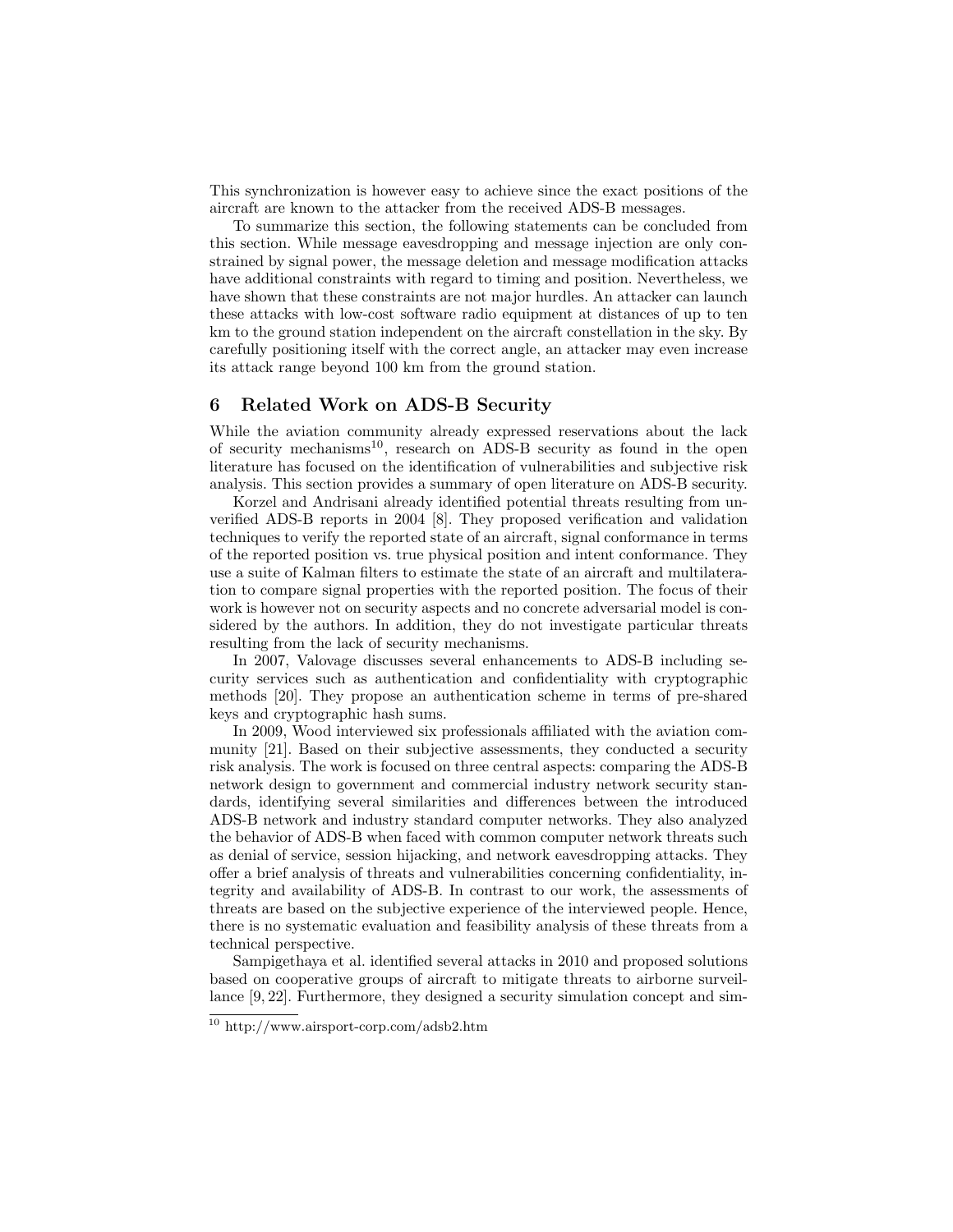ulation tool which allows users to model and quantify the impact of ADS-B exploits. However, they do not provide any statements about the feasibility of attacks on the ADS-B data link. The overall objective of attackers in their model is to degrade accuracy and performance, while more sophisticated attacks are not at the focus of their analysis. In 2010, Purton et al. performed an analysis of the threats, opportunities, weaknesses and strengths (TOWS analysis) of the ADS-B system [11]. They identified several threats to different communication links (GPS, propagation path, ground infrastructure), rated their likelihood and severity, and derived strategic actions. They only provide qualitative judgments about likelihood and severity based on the high-level assessments of the authors. Again, no detailed technical investigations are made to provide realistic statements on feasibility of specific attacks. The primary objective of McCallie et al. in their work in 2011 was to establish a taxonomy to classify attacks on ground stations and aircraft based on ADS-B message injection, jamming and interception [10]. Additionally, they provided valuable security recommendations, which request more transparency of security certifications and accreditation procedures, and a complete security analysis of the whole NextGen system design. They motivate the integration of security as an additional objective in SSR development and an adequate education on security aspects to the aviation community. Attacks are considered to be of low difficulty only if specialized hardware and software are readily available. Compared to their work, we see our contribution as an important step forward in understanding the severity of the threats.

# 7 Conclusion

ADS-B is an air-traffic surveillance technology that will become mandatory for regulating airspace in 2020. One of the main objectives of this technology is to increase the safety of the worldwide air traffic by increasing the aircraft positioning accuracy. The main objective of this work was to investigate practical attacks against ADS-B and to offer insights from a real-world evaluation. We believe that by providing these insights, this work will help ATC and regulation authorities to realistically assess the risks that this technology will pose when fully operational. We conclude that without appropriate countermeasures, critical air traffic management decision processes should not rely on ADS-B derived data. Finally, we hope that the rule makers and regulators involved in the ADS-B standardization process will recognize the criticality of the described threats and include security as one of its key requirements in future releases.

# References

- 1. Statistics and Forecast Service: Long-Term Forecast: IFR Flight Movements 2010 2030. EEC Technical Report CND/STATFOR Doc415, EUROCONTROL (2010)
- 2. Carswell, C.M., ed.: 6: Air Traffic Control. In: Reviews of Human Factors and Ergonomics. Volume 4. Human Factors and Ergonomics Society (2008) 195–244
- 3. Merrill Ivan Skolnik: Radar handbook. 3 edn. McGraw-Hill Professional (2007)
- 4. Federal Aviation Administration: NextGen Implementation Plan. (March 2011)
- 5. SESAR Consortium: The ATM Target Concept. Technical report (2007)
- 6. Federal Aviation Administration: Automatic Dependent Surveillance—Broadcast (ADS-B) Out Performance Requirements To Support Air Traffic Control (ATC) Service; Final Rule. Federal Register 75(103) (May 2010) 14 CFR Part 91.